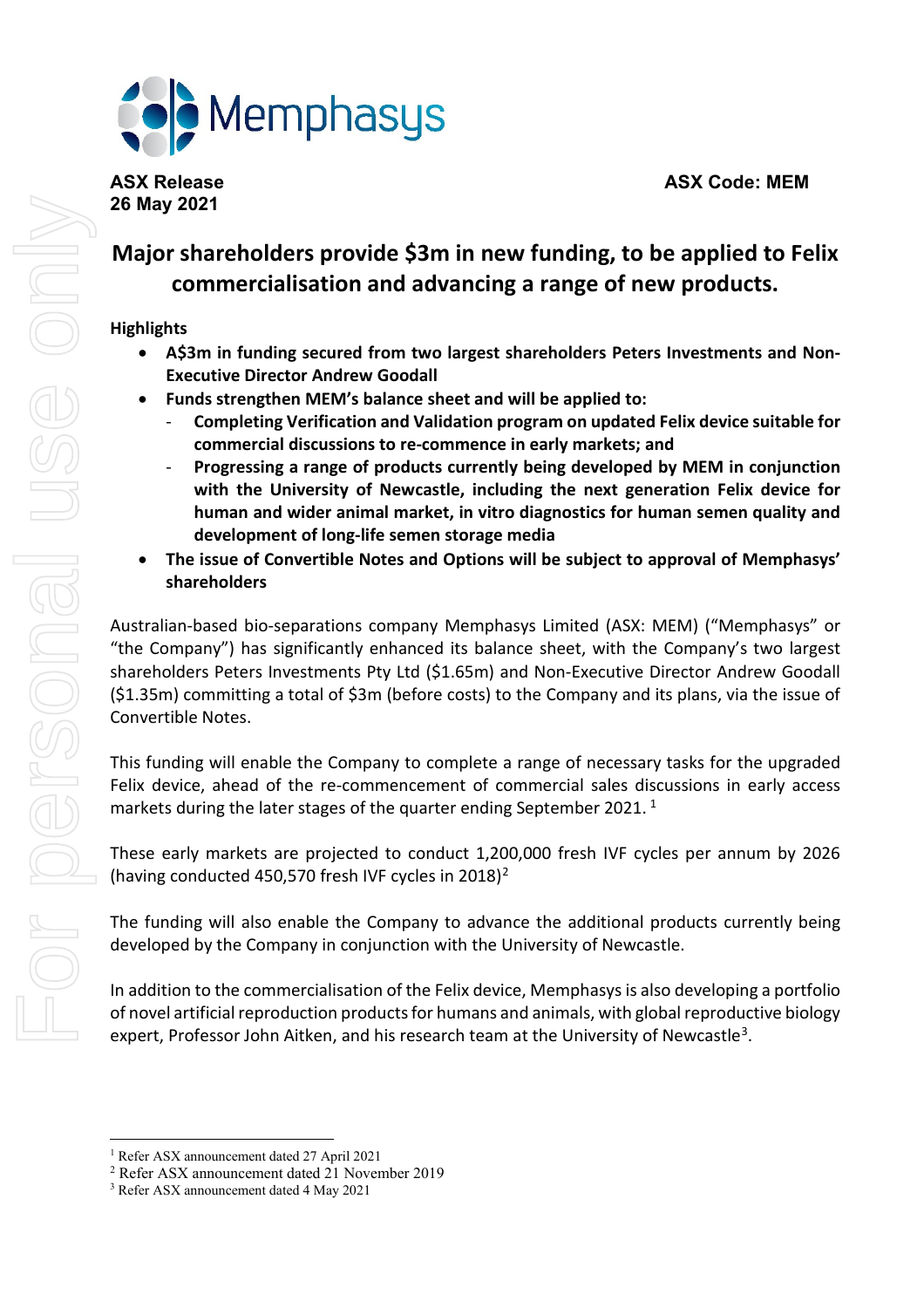This product portfolio is focused on reproduction in both humans and animals and includes the next generation Felix device for human and wider animal market, in vitro diagnostics for human and animal semen quality and the development of proprietary long-life semen storage media.

Memphasys has confirmed, following positive outcomes of initial proof-of-concept studies on some of these projects, that clinical and market opportunity for these products has been established. As a result, resourcing has been expanded within Memphasys and the University of Newcastle research team led by Professor John Aitken to rapidly advance these products.

A prototype for one of its projects, the Stallion Fertility Test (at dismount), is now being developed, and is planned to be field tested during the racehorse breeding season starting in September 2021 in Australia.

Clinical field testing of the other products is planned for 2022.

The addressable market for these new products is significant, with the global animal artificial insemination industry alone estimated to reach US\$2.5 billion by 2026.<sup>[4](#page-1-0)</sup>

## **Commenting on the funding, Memphasys Executive Chair Alison Coutts said:**

*"I am pleased with the support we have received from our two major shareholders via this capital raising. It is a significant vote of confidence in Memphasys and the technology that underlies our Felix device, providing us with the necessary funds to complete verification and validation activities on the updated Felix device and the commencement of commercialisation activities in early access markets.*

*The funding will also further our work with Professor John Aitken'sresearch team at the University of Newcastle into our assisted reproduction product portfolio, including our most advanced product, the Stallion Fertility Test.*

*"I look forward to updating shareholders as we continue to progress towards commercialisation of our Felix device and these other products."*

## **Convertible Notes**

Peters Investments Pty Ltd and Andrew Goodall have agreed to subscribe for unsecured Convertible Notes in the Company, with a combined value of \$3m.

The material terms and conditions of the Convertible Notes are provided in Appendix 1 of this announcement.

<span id="page-1-0"></span><sup>4</sup> Grand View Research - "Veterinary Artificial Insemination Market Size, Share & Trends Analysis Report By Animal Type (Cattle, Swine, Sheep, Canine), By Product (Normal & Sexed Semen), By End-use (Vet Hospitals & Clinics), By Region, And Segment Forecasts, 2019 - 2026".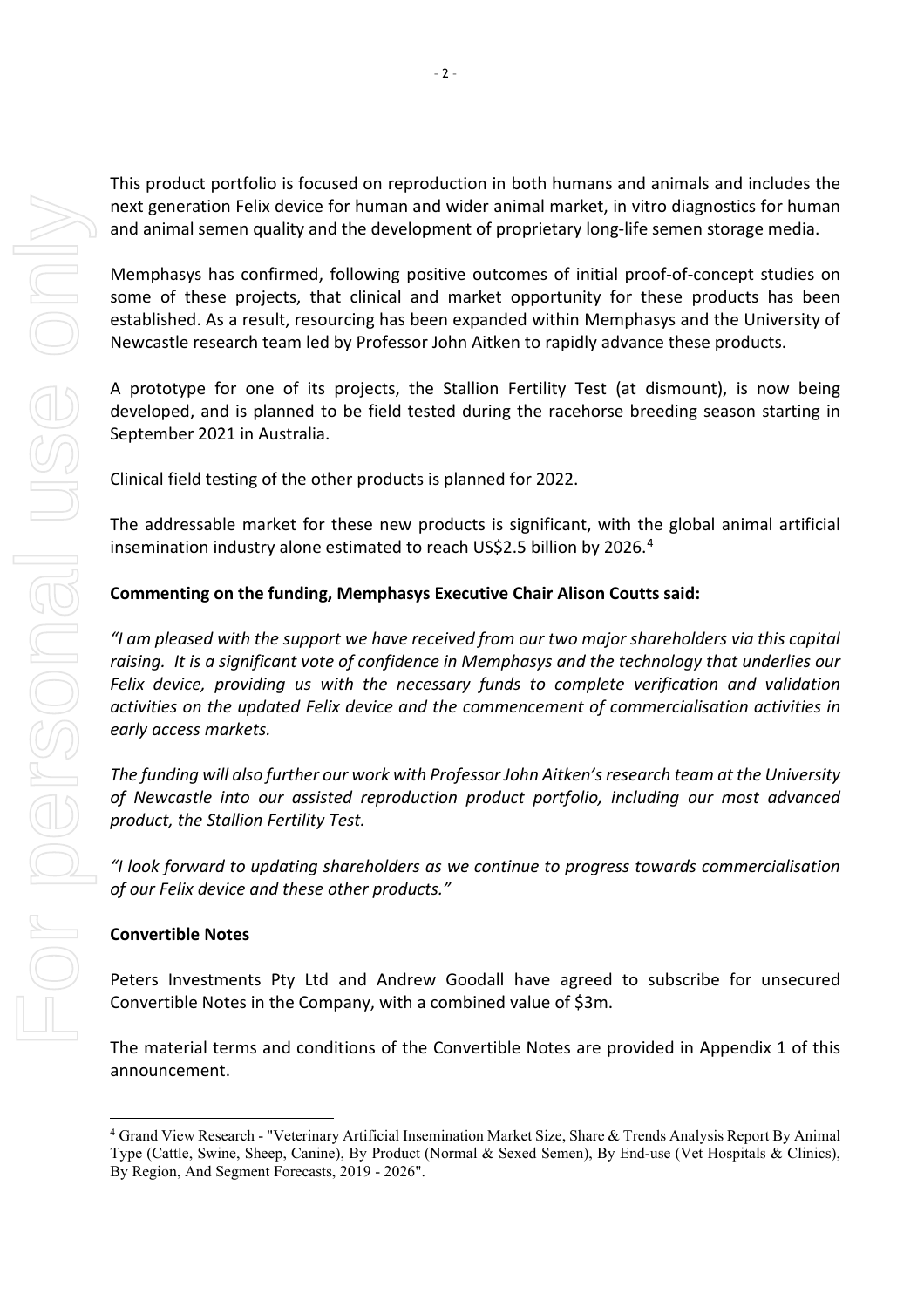Canaccord acted as Lead Manager and broker to the capital raising, and will receive the following fees in consideration for these services:

- (a) a gross 2% fee,
- (b) an additional 2% of the Convertible Notes subscribed for by Peters Investments Pty Ltd when the Convertible Notes are issued; and
- (c) a further 2% fee on conversion of the Convertible Notes (if conversion occurs) by Peters Investments Pty Ltd.

## **Options**

In addition to the material terms and conditions of the Convertible Notes as set out in Schedule 1, the Company has agreed (subject to shareholder approval) to issue one (1) unlisted option to the investors for every dollar of Convertible Notes subscribed for (Peters Investments Pty Ltd (1.65m) and Andrew Goodall (1.35m)), exercisable at \$0.06 on or before 31 December 2023.

If the Company does not receive shareholder approval for the issue of these options, the Company will pay to the investors an amount equal to the Black & Scholes valuation of the options as at the date the shareholder meeting.

## **This announcement has been approved for release by the board of Memphasys Limited.**

**ENDS**

## **For further information please contact:**

Alison Coutts **David Tasker** Executive Chairman Managing Director Memphasys Limited Chapter One Advisors T: +61 2 8415 7300 T: +0433 112 936

E[:alison.coutts@memphasys.com](mailto:alison.coutts@memphasys.com) E: [dtasker@chapteroneadvisors.com.au](mailto:dtasker@chapteroneadvisors.com.au)

## **About Memphasys:**

Memphasys Limited is focused on reproductive biotechnology and proprietary cell separation techniques. It is developing novel medical devices, diagnostics, and media with application to assisted reproduction technologies, including IVF in humans and artificial insemination in animals.

Website: [www.memphasys.com](http://www.memphasys.com/)